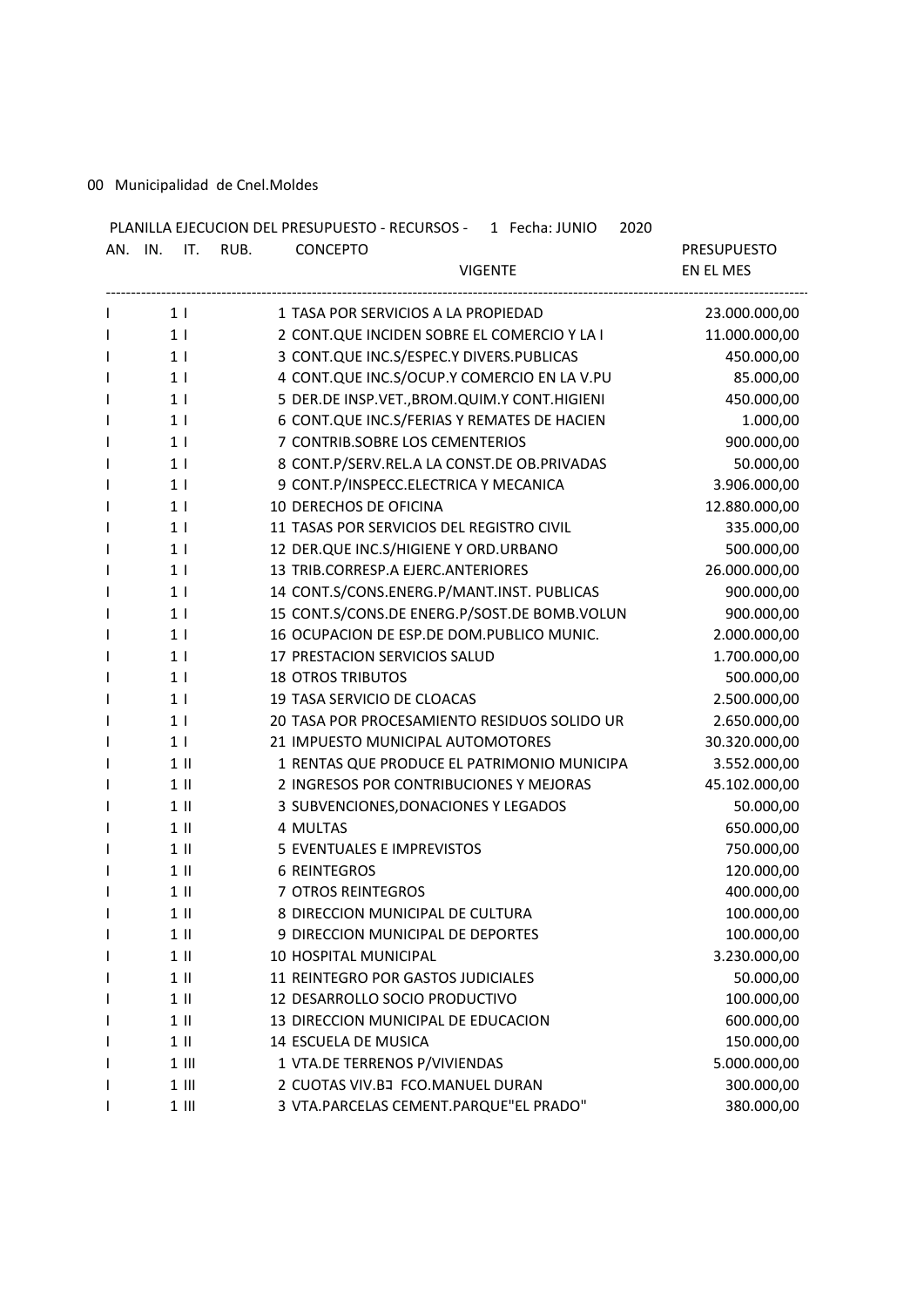| L             | $1$ III         | <b>4 APORTES MUNICIPALES</b>               | 2.000.000,00  |
|---------------|-----------------|--------------------------------------------|---------------|
| L             | $1$ III         | 5 APORTES DEL GOB.PCIAL.O NACIONAL         | 4.000.000,00  |
| I             | $1$ $   $       | 6 RECUPERO APORTES TRANS.A VIV.PLAN AHORRO | 100.000,00    |
| L             | 21              | 2 TASA RETRIBUTIVA DE SERVICIOS            | 1.000,00      |
| L             | 2 <sub>1</sub>  | 3 COPARTICIPACION IMPOSITIVA A402020       | 99.900.000,00 |
| L             | 21              | 4 COPARTIC.IMPOSITIVA ALOS ANTERIORES      | 6.000.000,00  |
| I             | 2 <sub>1</sub>  | 5 FOFINDES CONV.DESCENT.LEY 7850           | 24.000.000,00 |
| L             | $2$ II          | 1 APORTES P/EJECUCION DE OB.EN COPARTICIP. |               |
| I             | $2$ II          | 2 SUBVENCIONES Y SUBSIDIOS PROV. Y NAC.    | 15.000.000,00 |
| L             | $2$ III         | 2 MINISTERIO DE DESARROLLO SOCIAL          | 9.067.469,00  |
| L             | $2$ III         | 3 CONVENIO CON D.P.V.-                     | 500.000,00    |
| Ш             | 1 <sup>1</sup>  | 2 BANCO PCIA.CORDOBA - OTROS CREDITOS      | 5.000.000,00  |
| $\mathsf{II}$ | 1 <sub>1</sub>  | 3 BANCO DE LA NACION ARGENTINA             | 3.000.000,00  |
| $\mathsf{II}$ | $1$ II          | 2 DEL GOBIERNO PROVINCIAL Y NACIONAL       | 43.973.000,00 |
| Ш             | $2$ II          | 1 ADJUDICATARIOS PLANES DE VIVIENDAS       | 500.000,00    |
| Ш             | 3 <sub>1</sub>  | 1 CARNETS                                  | 2.100.000,00  |
| Ш             | 3 <sub>1</sub>  | <b>2 OTRAS VENTAS</b>                      | 300.000,00    |
| Ш             | 31              | 3 MEDIOS DE TRANSPORTE, VEHIC., ETC.       | 500.000,00    |
| Ш             | 3 <sub>II</sub> | 1 TERRENOS                                 | 5.100.000,00  |
| Ш             | 4 II            | 1 BANCOS                                   | 2.975.231,00  |
| Ш             | 1 <sub>1</sub>  | 1 GARANTIA DE LICITACIONES                 | 1.000,00      |
| III           | $1$ II          | 1 RETENCION 18 % APORTE PERSONAL           | 17.000.000,00 |
| III           | $1$ II          | 2 RETENCION PERSONAL APROSS                | 5.700.000,00  |
| Ш             | $1$ II          | 3 RETENCION PERSONAL SEGURO DE VIDA        | 330.000,00    |
| Ш             | $1$ II          | <b>4 OTRAS RETENCIONES</b>                 | 8.400.000,00  |

# **TOTALES**

# AP Municipalidad de Cnel.Moldes

## PLANILLA EJECUCION DEL PRESUPUESTO - EGRESOS - 2 Fecha: JUNIO 2020

|     | PRES GAS DISPONIB |                                               |                |
|-----|-------------------|-----------------------------------------------|----------------|
| AN. | PP. IT.<br>IN.    | <b>CONCEPTO</b>                               | <b>VIGENTE</b> |
|     | 1 <sup>1</sup>    | 1 AUTORIDADES SUPERIORES Y PERS. PERMANENTE   | 111.643.700,00 |
|     | 1 <sub>1</sub>    | 2 PERSONAL TEMPORARIO                         | 24.800.000.00  |
|     | 1 <sup>1</sup>    | 3 SALARIO FAMILIAR                            | 6.500.000,00   |
|     | 1 <sub>1</sub>    | 5 CREDITO ADICIONAL P/REFUERZO DE PARTIDAS    | 4.000.000,00   |
|     | $1$ II            | 1 COMBUSTIBLES Y LUBRICANTES                  | 15.000.000.00  |
|     | $1$ II            | 2 ADQUISICI IN DE REPUESTOS EN GENERAL        | 5.000.000,00   |
|     | $1 \parallel$     | 3 UTILES, LIBROS, IMPRESOS Y PAPELER. A       | 1.100.000,00   |
|     | $1$ II            | 4 ELEMENTOS DE LIMPIEZA Y CAFETER. A          | 900.000,00     |
|     | $1$ II            | 5 MATERIALES PARA CONSERVACI IN               | 5.200.000,00   |
|     | $1$ II            | 6 ADQUISICI IN DE CUBIERTAS Y CEMARAS         | 2.500.000,00   |
|     | $1$ II            | 7 ADQUISICI IN DE MATERIALES DE CONSTRUCCI IN | 50.000,00      |

437.108.700,00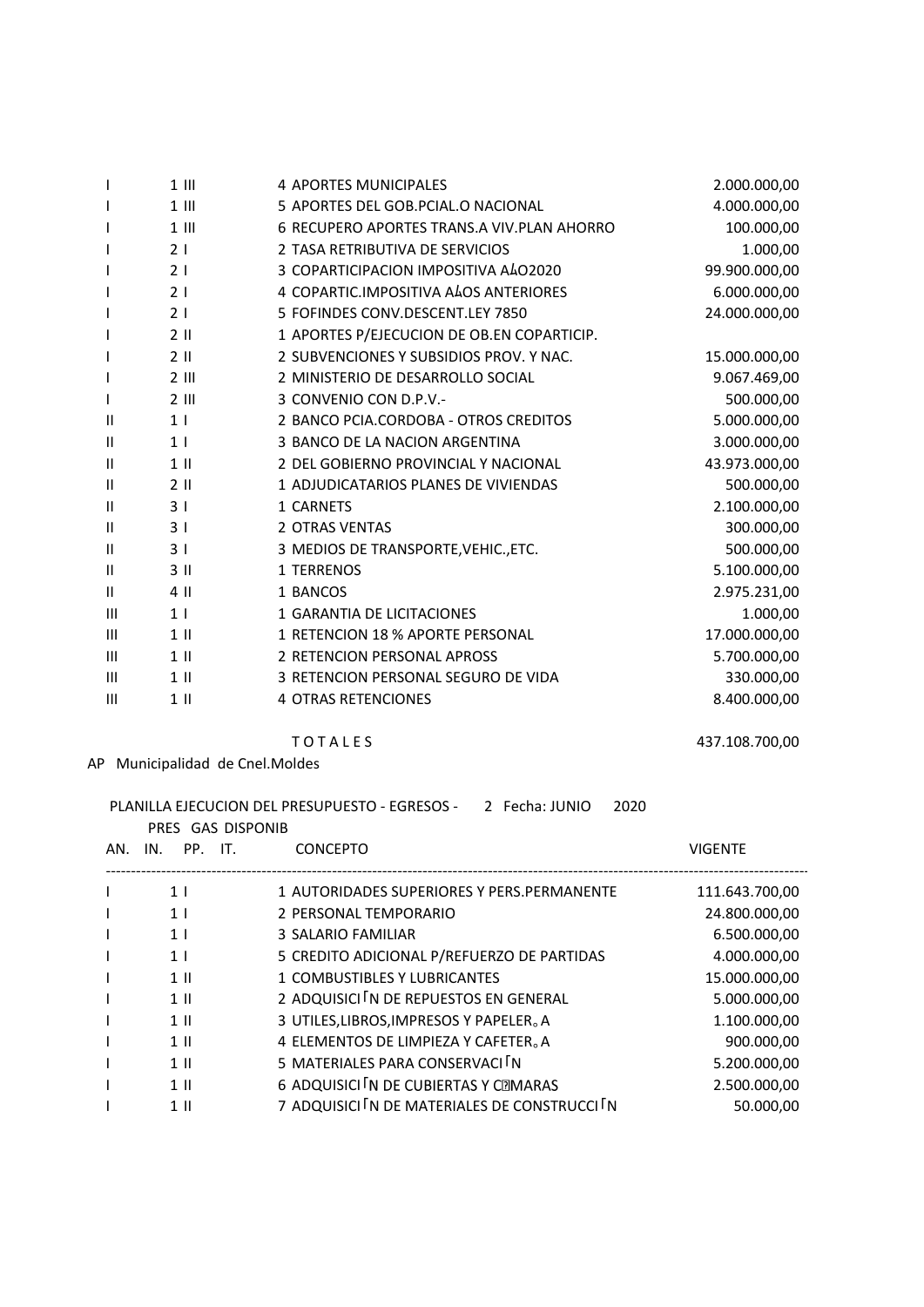| L | $1$ II         | 8 ADQUIS.DE MAT.Y PRODUCTOS FARM.Y VETERINARIOS  | 60.000,00     |
|---|----------------|--------------------------------------------------|---------------|
|   | $1$ II         | 9 RACIONAMIENTOS Y ALIMENTOS                     | 350.000,00    |
|   | $1$ II         | 10 OTROS                                         | 50.000,00     |
|   | $1$ II         | 11 INDUMENTARIA AL PERSONAL                      | 600.000,00    |
|   | $1$ II         | 12 DEUDAS BIENES DE CONSUMO EJERC. ANTERIORES    | 300.000,00    |
|   | $1$ II         | 13 CREDITO ADICIONAL PARA REF.DE PARTIDAS        | 2.400.000,00  |
| I | $1$ II         | <b>17 INSUMOS HOSPITAL</b>                       | 3.600.000,00  |
| I | $1$ II         | 18 BIENES DE CONSUMO VARIOS                      | 20.000,00     |
|   | $1$ III        | 1 ELECT., GAS Y AGUA CTE. EN DEPEND. MUNICIPALES | 1.500.000,00  |
|   | $1$ III        | 2 PASAJES, FLETES Y ACARREOS                     | 1.500.000,00  |
|   | $1$ III        | 3 COMUNICACIONES TELEF NICAS, TELEG. Y POST.     | 700.000,00    |
|   | $1$ III        | 4 PUBLICACIONES, PROPAGANDA Y AMPLIFICACIONES    | 3.000.000,00  |
|   | $1$ III        | 5 COMISIONES Y SEGUROS DE VEH. CULOS Y MAQUIN.   | 1.000.000,00  |
| I | $1$ III        | <b>6 ALQUILERES VARIOS</b>                       | 1.550.000,00  |
| ı | $1$ III        | 7 GASTOS JUDICIALES E INDEMNIZACIONES            | 100.000,00    |
|   | $1$ III        | 8 VITTICOS Y MOVILIDAD                           | 280.000,00    |
|   | $1$ III        | 9 ESTUDIOS, INVESTIG. Y ASISTENCIA T燭NICA        | 700.000,00    |
|   | $1$ III        | 10 GASTOS DE IMPRENTA Y REPRODUCCI IN            | 550.000,00    |
|   | $1$ III        | 11 CONSERVACIONES Y REPARACIONES                 | 5.100.000,00  |
|   | $1$ III        | 12 SERV.PJ BLICOS EJECUTADOS POR TERCEROS        | 16.000.000,00 |
| I | $1$ III        | 13 ALUMBRADO PUBLICO                             | 1.310.000,00  |
|   | $1$ III        | 14 PREMIOS, ADHESIONES Y OTROS SIMILARES         | 200.000,00    |
|   | $1$ III        | 15 HOMENAJES Y CORTES. A                         | 120.000,00    |
| ı | $1$ III        | <b>16 OTROS SERVICIOS</b>                        | 5.500.000,00  |
|   | $1$ III        | 17 DEUDAS POR SERVICIOS DE EJERC. ANTERIORES     | 600.000,00    |
|   | $1$ III        | <b>18 HONORARIOS PROFESIONALES</b>               | 16.100.000,00 |
| L | $1$ III        | 19 PROGRAMA MUNICIPAL DE EMPLEO                  | 920.000,00    |
| ı | $1$ III        | 20 DESARROLLO DEL SUR S.DEL ESTADO               | 5.000,00      |
|   | $1$ III        | 21 CREDITO ADICIONAL P/REFUERZO DE PARTIDAS      | 2.700.000,00  |
|   | $1$ III        | 22 SEGURO RESPONSABILIDAD CIVIL                  | 730.000,00    |
|   | $1$ III        | 23 FESTEJOS Y ACTUACIONES                        | 150.000,00    |
|   | $1$ III        | 24 PROCESAMIENTO RESIDUOS SEIDO URBANO           | 2.650.000,00  |
|   | $1$ III        | 25 SERVICIOS EN CEMENTERIOS                      | 50.000,00     |
| I | $1$ III        | 26 GASTOS Y COMIS BCARIAS Y DE ENTES DE COBRO    | 600.000,00    |
|   | 2 <sub>N</sub> | 2 CON ORGANISMOS PROVINCIALES Y NACIONALES       | 4.000,00      |
|   | 3 V            | 1 AL SECTOR P iii LICO                           | 102.000,00    |
| ı | 3 V            | 2 AL SECTOR PRIVADO                              | 57.081.000,00 |
| I | 3 VI           | 1 AL SECTOR PUBLICO                              |               |
| Ш | $1$ VI         | 1 FONDO PERM.P/FINANCIACION DE PROYECTOS         | 1.100.000,00  |
| Ш | 1 VII          | 1 MAQUINARIAS Y EQUIPOS                          | 2.500.000,00  |
| Ш | 1 VII          | 2 MUEBLES Y EQUIPO PARA DEPENDENCIAS MUNICIPAL.  | 1.100.000,00  |
| Ш | 1 VII          | 3 EQUIPOS ELECTR INICOS E INFORMATICA            | 1.000.000,00  |
| Ш | 1 VII          | 4 APARATOS E INSTRUMENTAL                        | 705.000,00    |
| Ш | 1 VII          | 5 COLECC.Y ELEMENTOS P/BIBLIOTECAS Y MUSEOS      | 20.000,00     |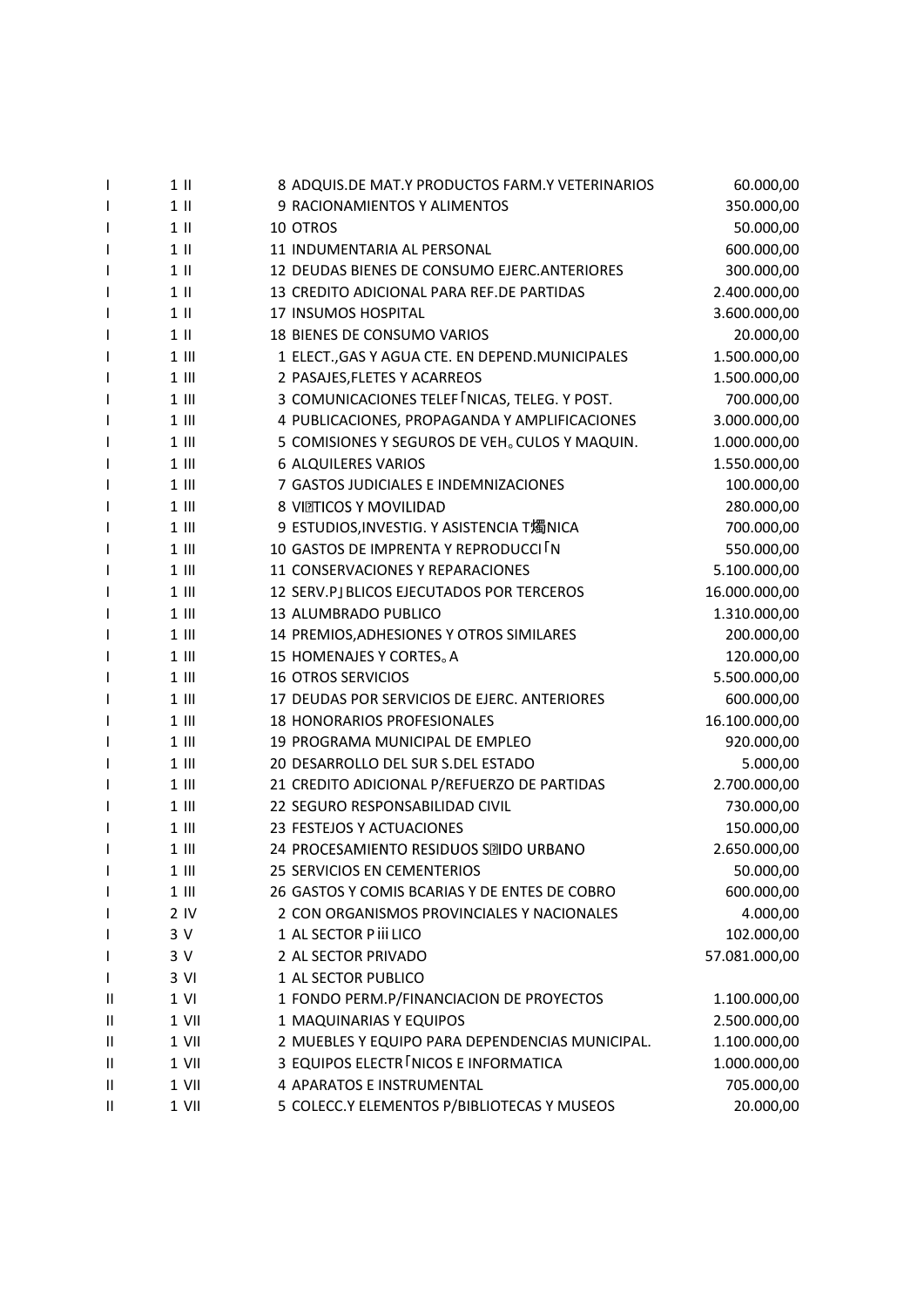| Ш              | 1 VII          | <b>6 HERRAMIENTAS</b>                         | 300.000,00    |
|----------------|----------------|-----------------------------------------------|---------------|
| Ш              | 1 VII          | 7 TERRENOS                                    | 2.000.000,00  |
| Ш              | 1 VII          | 8 MEDIOS DE TRANSPORTE                        | 1.100.000,00  |
| Ш              | 1 VII          | 9 DEUDAS P/ADQ.BIENES DE CAPITAL EJERC.ANTER. | 50.000,00     |
| $\mathbf{II}$  | $1$ VII        | 11 OTROS BIENES DE CAPITAL                    | 135.000,00    |
| Ш              | 1 VII          | 12 EQUIPAMIENTO CONCEJO DELIBERANTE           | 40.000,00     |
| Ш              | 1 VII          | 13 CRED.ADICIONAL P/REF.DE PARTIDAS           | 1.500.000,00  |
| Ш              | 1 VIII         | 1 POR CUENTA DE LA MUNICIPALIDAD              | 60.950.000,00 |
| Ш              | 1 VIII         | 2 POR CUENTA DE LA PROVINCIA Y/O NACION       | 17.301.000,00 |
| Ш              | 1 IX           | 1 VIV.B.FRANCISCO MANUEL DURAN                | 1.500.000,00  |
| Ш              | 1 <sup>K</sup> | 3 ADQUISICION TERRENOS PARA VIVIENDAS         | 5.000.000,00  |
| $\mathbf{II}$  | 1 <sup>K</sup> | 4 GTO.INFRAESTRUCTURA TERRENOS P/VIVIENDAS    | 2.600.000,00  |
| Ш              | 1 <sup>K</sup> | 5 PLAN SEMILLA                                |               |
| Ш              | 3 X            | 1 CON ORGANISMOS PRIVADOS                     |               |
| Ш              | 3 X            | 2 CON ORGANISMOS PROVINCIALES                 | 1.901.000,00  |
| $\mathbf{III}$ | 1 NC           | 1 POR TRABAJOS PJ BLICOS                      | 1.000,00      |
| $\mathbf{III}$ | 1 NC           | 2 OTRAS CAUSAS                                | 31.430.000,00 |
|                |                |                                               |               |

437.108.700,00

AP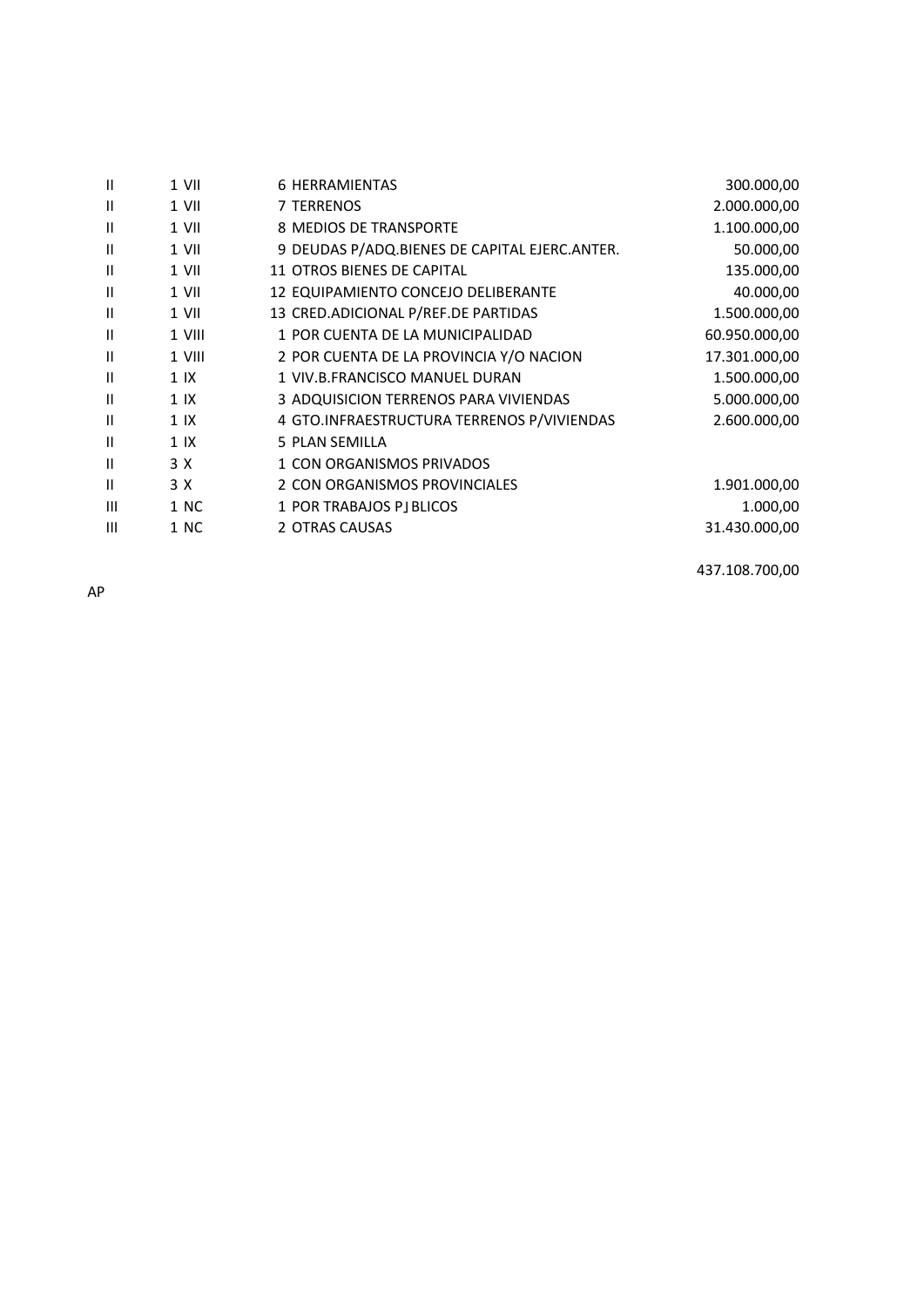#### ACUMULADO

| 13.638.949,68 | 9.361.050,32  | 2.211.964,91 |
|---------------|---------------|--------------|
| 8.364.961,80  | 2.635.038,20  | 800.815,02   |
| 423.354,00    | 26.646,00     |              |
| 60.289,00     | 24.711,00     |              |
| 217.567,00    | 232.433,00    | 40.290,00    |
| 1.000,00      |               |              |
| 418.474,03    | 481.525,97    | 79.352,00    |
| 50.000,00     |               |              |
| 3.366.000,00  | 540.000,00    |              |
| 6.522.252,74  | 6.357.747,26  | 1.208.917,00 |
| 237.238,00    | 97.762,00     | 18.870,00    |
| 255.713,00    | 244.287,00    | 55.739,00    |
| 19.874.430,18 | 6.125.569,82  | 742.111,09   |
| 478.350,76    | 421.649,24    | 87.770,58    |
| 478.350,76    | 421.649,24    | 87.770,58    |
| 763.178,69    | 1.236.821,31  | 855.985,61   |
| 1.339.910,00  | 360.090,00    | 31.106,00    |
| 500.000,00    |               |              |
| 1.642.728,00  | 857.272,00    | 167.375,00   |
| 1.348.329,10  | 1.301.670,90  | 308.250,31   |
| 17.575.810,09 | 12.744.189,91 | 3.126.270,20 |
| 3.099.712,00  | 452.288,00    | 142.211,00   |
| 33.560.867,78 | 11.541.132,22 | 2.558.874,46 |
|               | 789.286,19    | 5.900,00     |
| 392.216,00    | 257.784,00    | 70.332,00    |
| 590.570,33    | 159.429,67    | 14.482,59    |
| 100.495,07    | 19.504,93     |              |
| 184.343,21    | 215.656,79    | 25.037,53    |
| 100.000,00    |               |              |
| 100.000,00    |               |              |
| 2.285.616,25  | 944.383,75    | 249.143,00   |
| 43.881,73     | 6.118,27      |              |
| 87.250,00     | 12.750,00     | 2.691,65     |
| 298.733,06    | 301.266,94    | 43.500,00    |
| 150.000,00    |               |              |
| 3.287.782,30  | 1.712.217,70  | 282.649,45   |
| 101.548,00    | 198.452,00    | 30.717,00    |
| 380.000,00    |               |              |

# 5.900,00 789.286,19 739.286,19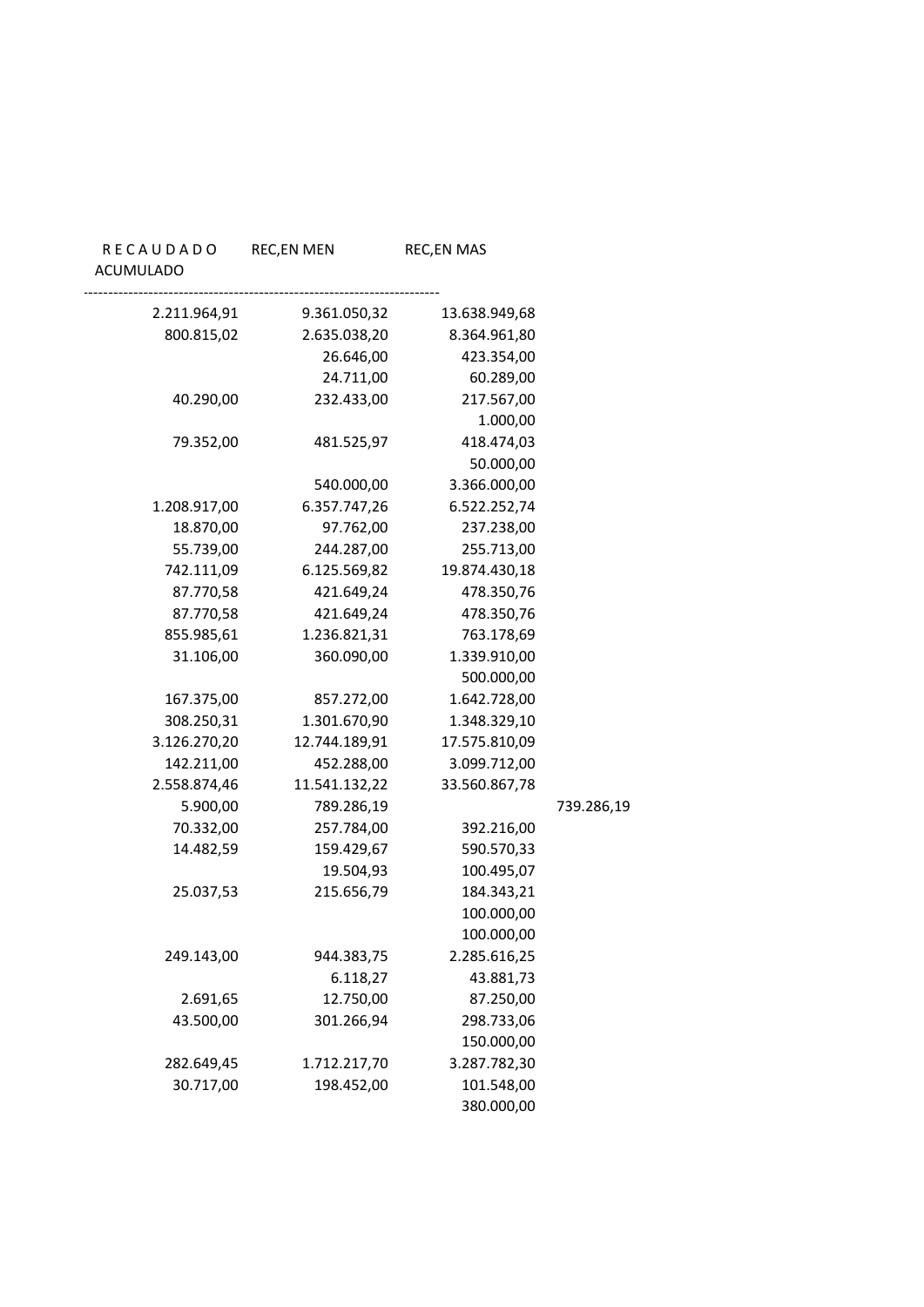| 28.484.732,73 | 152.687.092,07 | 285.160.897,26 | 739.289,33 |
|---------------|----------------|----------------|------------|
| 636.502,21    | 3.378.808,94   | 5.021.191,06   |            |
| 22.479,63     | 133.442,91     | 196.557,09     |            |
| 549.137,26    | 2.517.115,22   | 3.182.884,78   |            |
| 1.848.755,93  | 7.861.055,65   | 9.138.944,35   |            |
|               |                | 1.000,00       |            |
|               | 2.975.234,14   |                | 3,14       |
| 566.924,00    | 4.084.070,66   | 1.015.929,34   |            |
|               |                | 500.000,00     |            |
|               | 29.300,00      | 270.700,00     |            |
| 141.600,00    | 828.253,00     | 1.271.747,00   |            |
| 12.842,00     | 105.333,00     | 394.667,00     |            |
|               | 4.518.118,60   | 39.454.881,40  |            |
|               |                | 3.000.000,00   |            |
|               |                | 5.000.000,00   |            |
|               | 65.250,00      | 434.750,00     |            |
| 737.609,75    | 2.805.288,74   | 6.262.180,26   |            |
| 519.452,19    | 2.797.303,14   | 12.202.696,86  |            |
| 1.732.449,68  | 10.170.914,58  | 13.829.085,42  |            |
|               |                | 6.000.000,00   |            |
| 8.468.854,10  | 50.337.219,86  | 49.562.780,14  |            |
|               |                | 1.000,00       |            |
|               |                | 100.000,00     |            |
|               |                | 4.000.000,00   |            |
|               |                | 2.000.000,00   |            |
|               |                |                |            |

| A GASTAR      | ACUMULADO     | EN EL MES    |
|---------------|---------------|--------------|
| 70.066.871,07 | 41.576.828,93 | 9.367.231,21 |
| 14.403.685,22 | 10.396.314,78 | 2.453.846,48 |
| 4.336.650,09  | 2.163.349,91  | 389.612,60   |
| 4.000.000,00  |               |              |
| 11.099.830,54 | 3.900.169,46  | 649.059,37   |
| 3.881.588,23  | 1.118.411,77  | 194.741,98   |
| 705.226,30    | 394.773,70    | 84.761,70    |
| 705.258,94    | 194.741,06    | 18.383,29    |
| 4.017.747,95  | 1.182.252,05  | 139.285,35   |
| 2.472.850,00  | 27.150,00     |              |
| 50.000,00     |               |              |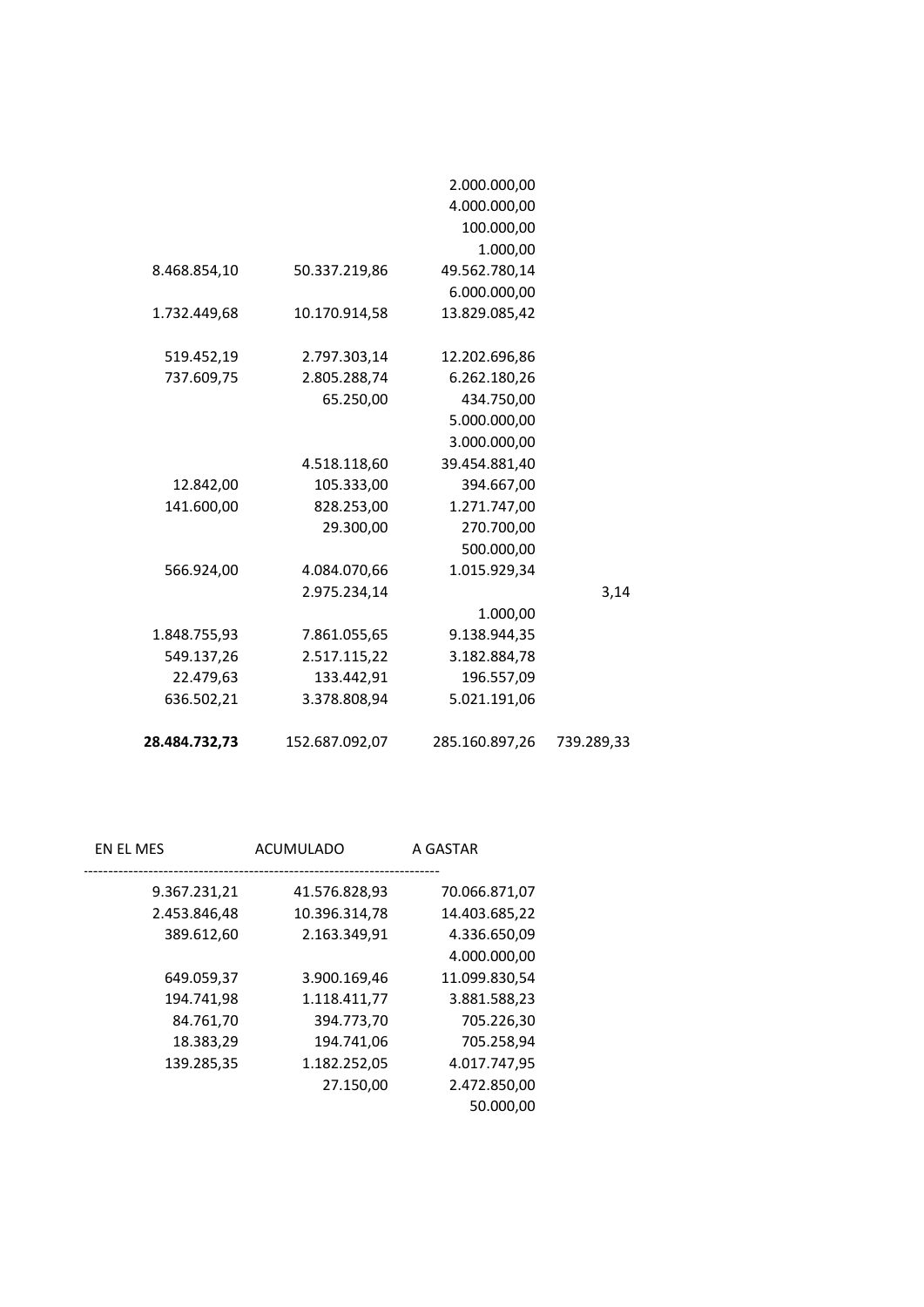|              | 28.876,33     | 31.123,67     |
|--------------|---------------|---------------|
| 2.665,00     | 143.383,31    | 206.616,69    |
|              | 330,00        | 49.670,00     |
| 240.461,78   | 543.878,20    | 56.121,80     |
| 19.580,00    | 203.249,49    | 96.750,51     |
|              |               | 2.400.000,00  |
| 225.476,75   | 1.540.261,66  | 2.059.738,34  |
|              |               | 20.000,00     |
| 163.035,37   | 707.890,92    | 792.109,08    |
| 23.350,00    | 289.246,45    | 1.210.753,55  |
| 70.608,28    | 321.464,34    | 378.535,66    |
| 234.197,00   | 947.596,00    | 2.052.404,00  |
| 101.888,45   | 527.190,46    | 472.809,54    |
| 79.609,00    | 212.453,00    | 1.337.547,00  |
|              |               | 100.000,00    |
| 4.609,99     | 98.880,77     | 181.119,23    |
| 72.650,47    | 300.639,47    | 399.360,53    |
| 26.971,00    | 135.207,00    | 414.793,00    |
| 315.210,00   | 2.470.909,79  | 2.629.090,21  |
| 671.174,99   | 4.849.334,15  | 11.150.665,85 |
|              |               | 1.310.000,00  |
|              |               | 200.000,00    |
| 10.890,00    | 45.005,00     | 74.995,00     |
| 436.290,73   | 1.460.841,16  | 4.039.158,84  |
| 149.424,06   | 442.418,76    | 157.581,24    |
| 1.077.602,46 | 6.638.062,61  | 9.461.937,39  |
| 65.895,68    | 386.317,84    | 533.682,16    |
|              |               | 5.000,00      |
|              |               | 2.700.000,00  |
| 50.480,63    | 268.436,87    | 461.563,13    |
|              | 46.125,00     | 103.875,00    |
| 186.000,00   | 1.136.000,00  | 1.514.000,00  |
|              |               | 50.000,00     |
|              |               | 600.000,00    |
|              |               | 4.000,00      |
|              | 7.550,03      | 94.449,97     |
| 2.829.317,04 | 17.351.076,78 | 39.729.923,22 |
| 13.151,81    | 115.558,34    | 984.441,66    |
| 103.472,10   | 638.185,38    | 1.861.814,62  |
|              | 65.269,13     | 1.034.730,87  |
| 41.627,00    | 212.727,00    | 787.273,00    |
| 613.112,50   | 613.112,50    | 91.887,50     |
|              | 17.000,00     | 3.000,00      |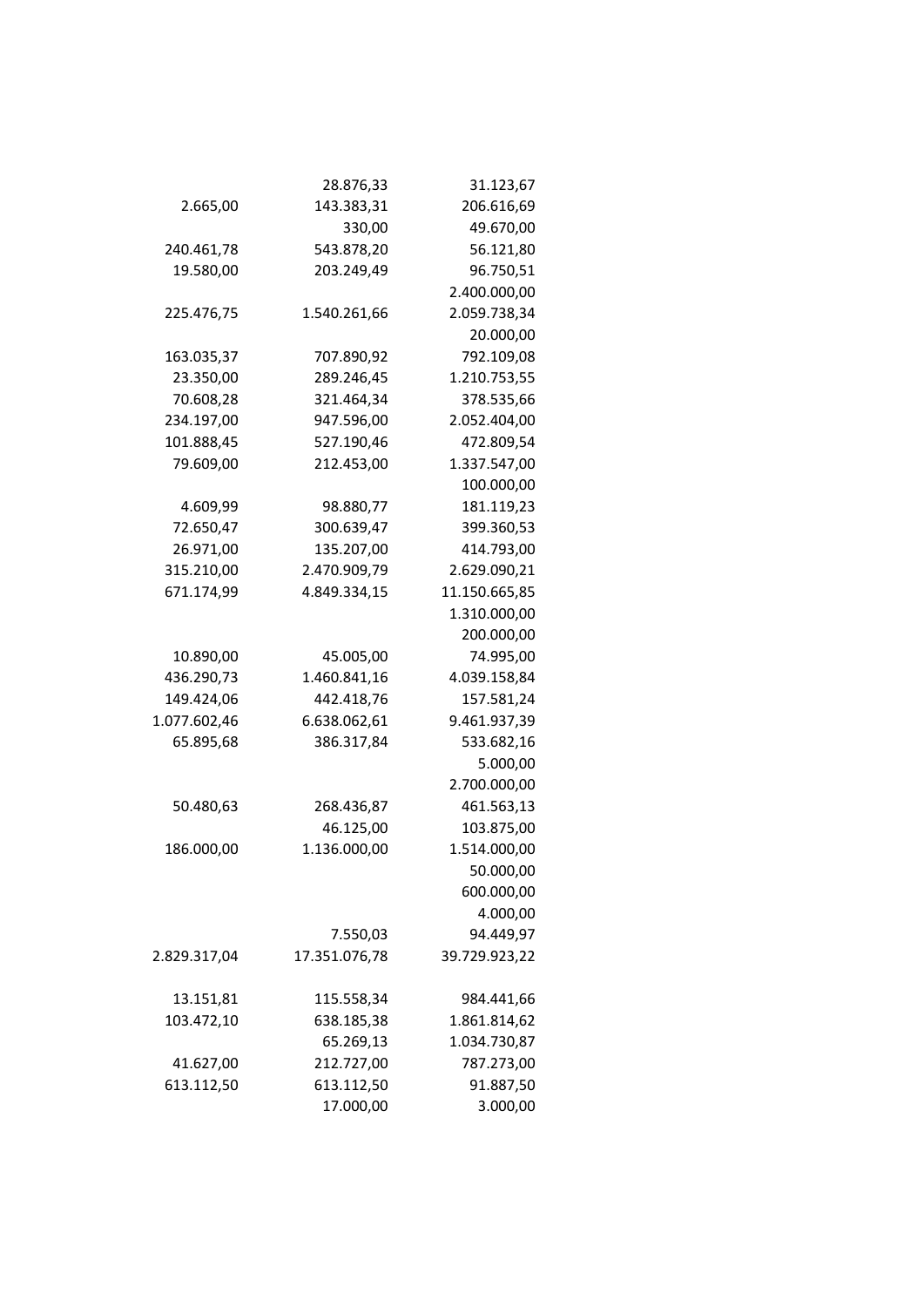| 290.857,08     | 9.142,92       |
|----------------|----------------|
| 549.000,00     | 1.451.000,00   |
| 441.548,38     | 658.451,62     |
| 14.280,00      | 35.720,00      |
| 782,00         | 134.218,00     |
|                | 40.000,00      |
|                | 1.500.000,00   |
| 17.022.838,31  | 43.927.161,69  |
| 2.762.155,64   | 14.538.844,36  |
| 345.604,94     | 1.154.395,06   |
|                | 5.000.000,00   |
| 122.579,56     | 2.477.420,44   |
|                |                |
| 529.221,93     | 1.371.778,07   |
|                | 1.000,00       |
| 13.461.006,62  | 17.968.993,38  |
| 139.258.343,86 | 297.850.356,14 |
|                |                |